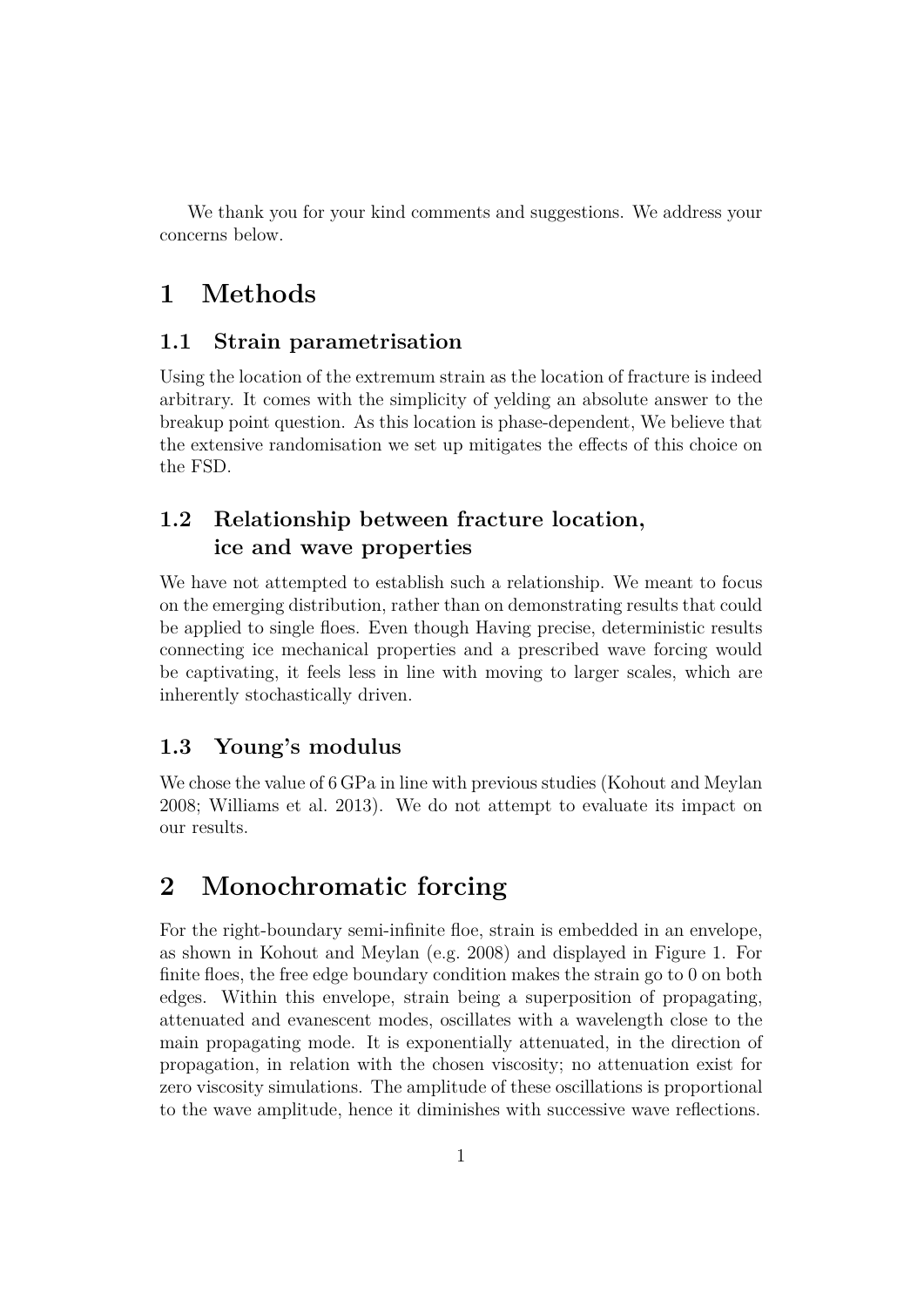

Figure 1: Along-floe strain envelope evolution, for various ice thicknesses,  $T = 8$  s,  $a = 50$  cm. The first stress in excess of our reference strain threshold  $\varepsilon_c = 4 \times 10^{-5}$  is located by a dot on each line.

#### **3 Main comment**

Displayed distributions are indeed so-called number FSDs. The same analysis can be applied to areal FSDs. If a relationship is known, or assumed, between metrics of length and floe area, going back and forth between the two is straightforward. In order to not make such an assumption, we stuck to displaying number-based results.

We present a comparison between number FSD and areal FSD in Figure 2. We obtain the second by assuming floe area to be directly proportional to the square of floe length (which holds for e.g. rectangular or elliptical floes with constant aspect ratio). It can be shown that if a random variable  $X$ follows a two-parameter lognormal distribution, then powers of X also follow lognormal distributions, whose parameters depend on the original parameters and the power used. If  $X$  follows a three-parameter lognormal distribution, then powers of  $X$  follow linear combinations of lognormal distributions; the larger the location shift, the further these combinations would be from a pure lognormal. Therefore, if the floe lengths, when considering their frequency of observation, are lognormally distributed with a small shift, we expect the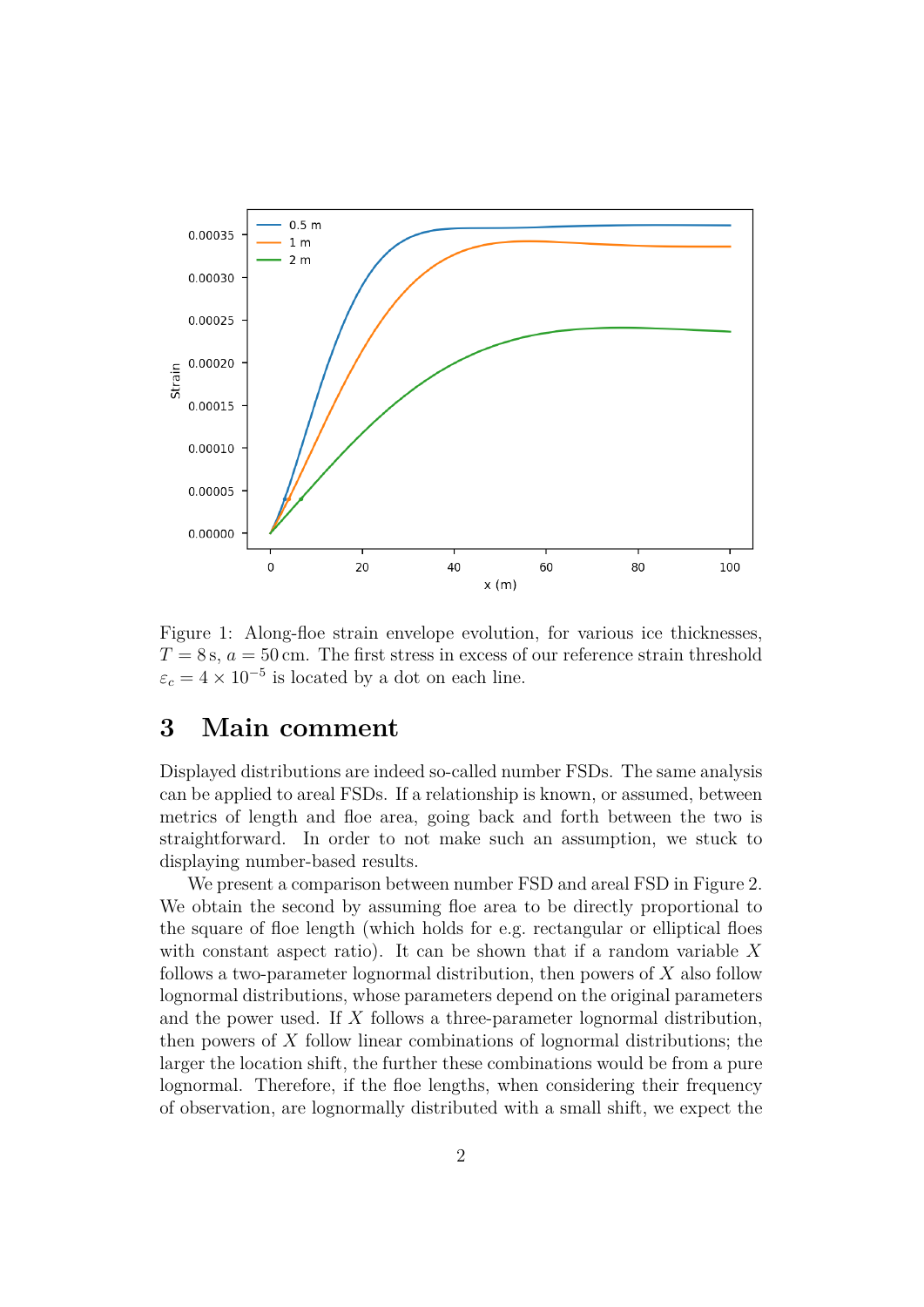areal FSD to be close to lognormal as well.



Figure 2: Comparison between number (ND) and area (NA) FSDs, and overlaid lognormal fits.

## **4 Forecast based on fitted parameters**

We do not attempt to fit analytical trends to the lognormal parameters. Their evolutions with respect to the model physical parameters suggests that it would be a reasonable exercise to do so and we will consider it.

## **5 Discussion and conclusion**

This omission is due to a a submission timing. We do cite Dumas-Lefebvre and Dumont (2020), and we will reference Dumas-Lefebvre and Dumont (2021) in the revised manuscript.